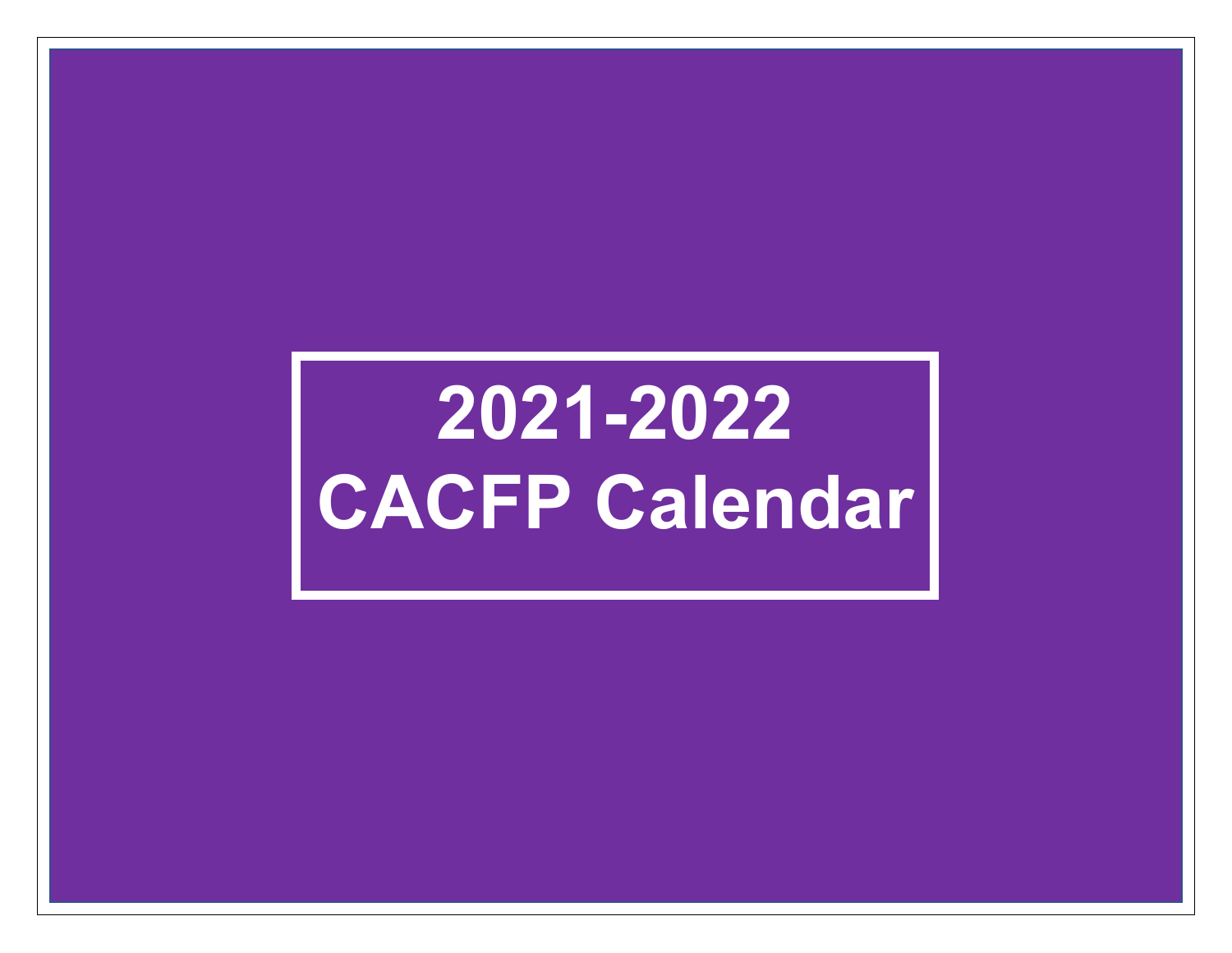### **Table of Contents**

| August<br>September-------<br>Legend- |  |
|---------------------------------------|--|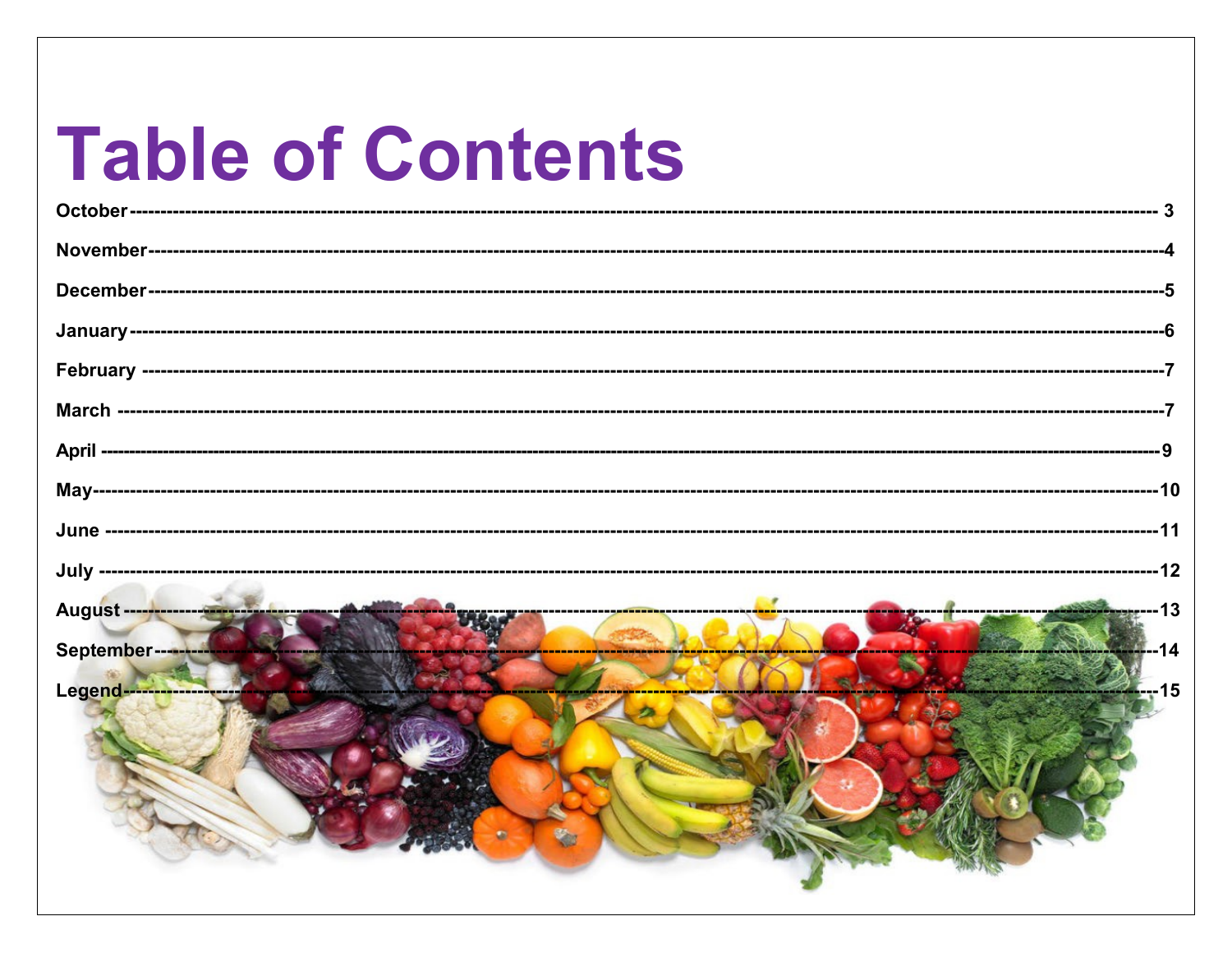### <span id="page-2-0"></span>**October**

### National Cookbook Month 2021



| Sunday                                                             | Monday                 | Tuesday                                                                                            | Wednesday        | Thursday                 | Friday                                                                          | Saturday       |
|--------------------------------------------------------------------|------------------------|----------------------------------------------------------------------------------------------------|------------------|--------------------------|---------------------------------------------------------------------------------|----------------|
|                                                                    |                        |                                                                                                    |                  |                          | $\mathbf{1}$                                                                    | $\overline{2}$ |
| $\overline{3}$                                                     | $\pmb{4}$              | $5\overline{}$<br><b>Sponsoring Org.</b><br><b>Training Records from</b><br><b>Previous PY Due</b> | $\boldsymbol{6}$ | $\overline{7}$           | 8                                                                               | 9              |
| 10<br><b>Reimbursement Claim</b><br>recommended to be<br>submitted | $11\,$<br>Columbus Day | 12                                                                                                 | 13               | 14                       | 15<br><b>Quarterly Revenue</b><br><b>Expenditure Report</b><br>Due (MyldahoCNP) | $16\,$         |
| 17                                                                 | 18                     | 19                                                                                                 | 20               | 21<br>National Apple Day | 22                                                                              | 23             |
| 24                                                                 | 25<br>World Pasta Day  | 26<br>National Pumpkin Day                                                                         | 27               | 28                       | 29                                                                              | 30             |
| 31<br>Halloween                                                    |                        |                                                                                                    |                  |                          |                                                                                 |                |

"Never jump into a pile of leaves with a wet sucker" Linus – *The Great Big Pumpkin* (1966)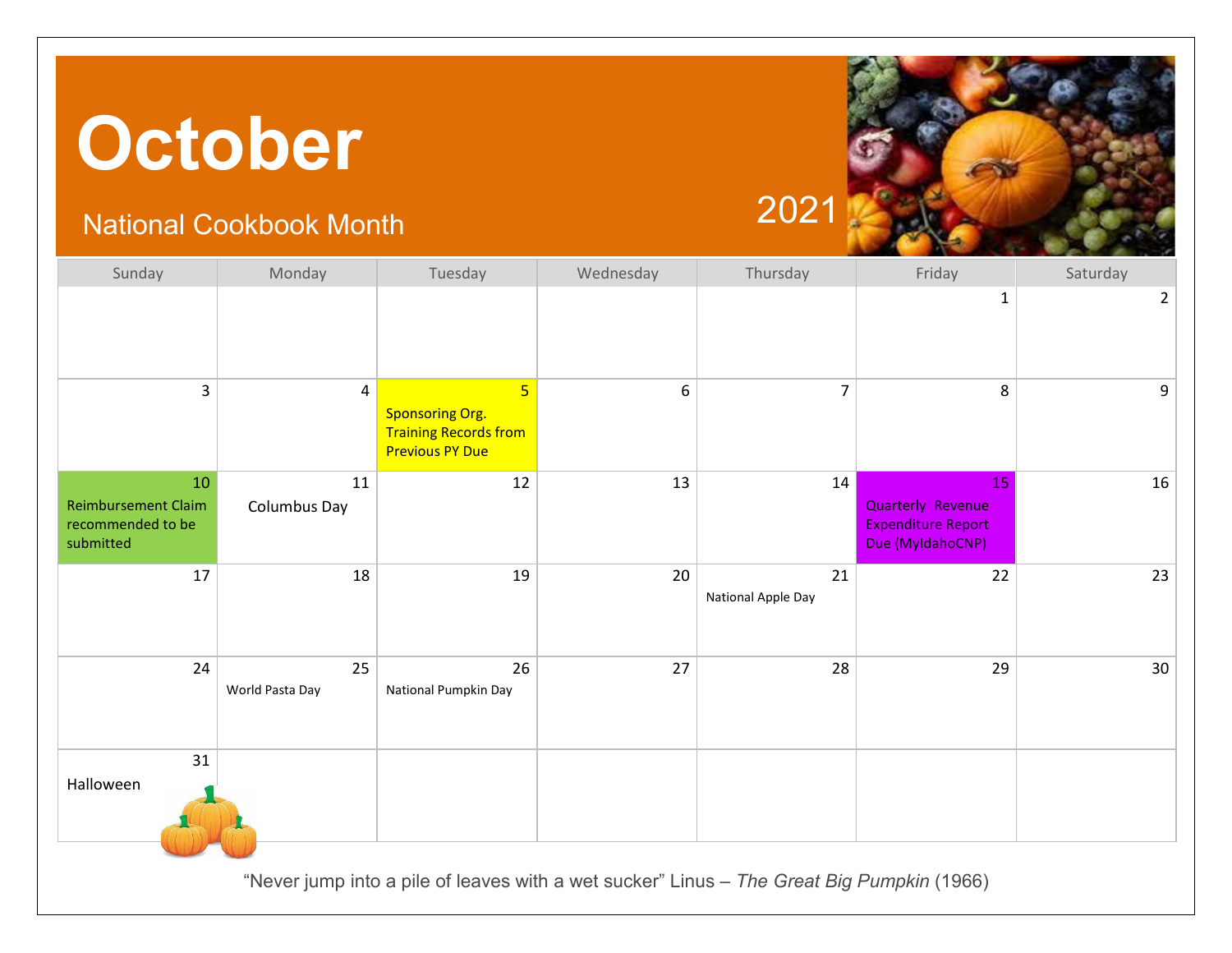### <span id="page-3-0"></span>**November**

### National Pepper Month 2021



| Sunday         | Monday       | Tuesday         | Wednesday                                                              | Thursday                          | Friday | Saturday |
|----------------|--------------|-----------------|------------------------------------------------------------------------|-----------------------------------|--------|----------|
|                | $\mathbf{1}$ | $\overline{2}$  | $\mathbf{3}$                                                           | $\overline{4}$                    | 5      | 6        |
| $\overline{7}$ | $\,8\,$      | 9               | $10\,$<br><b>Reimbursement Claim</b><br>Recommended to be<br>submitted | ${\bf 11}$<br><b>Veterans Day</b> | $12\,$ | 13       |
| 14             | 15           | 16              | 17<br>National Homemade<br><b>Bread Day</b>                            | 18                                | 19     | 20       |
| $21\,$         | $22\,$       | 23              | 24                                                                     | 25<br>Thanksgiving                | 26     | 27       |
| 28             | 29           | 30 <sup>°</sup> |                                                                        |                                   |        |          |

"Autumn is a second spring when every leaf is a flower." Albert Camus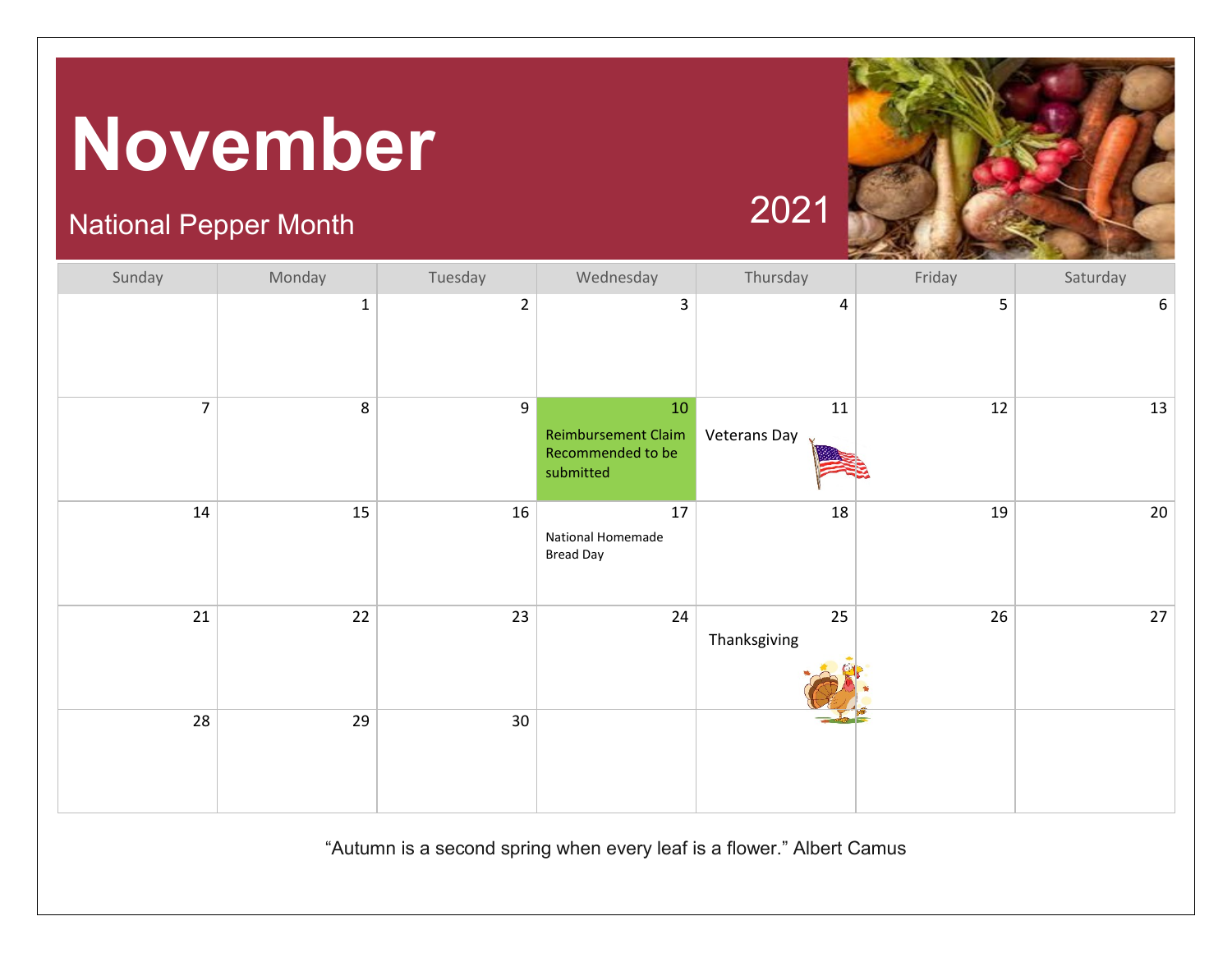### <span id="page-4-0"></span>**December**

#### Worldwide Food Safety Month  $202^{\circ}$

Thursday Sunday | Monday | Tuesday | Wednesday Friday Saturday 1 2 3 4 5 6 7 8 9 10 11 Reimbursement Claim Recommended to be submitted  $\begin{array}{|c|c|c|c|}\n\hline\n12 & 13 & 14 & 15 \\
\hline\n\end{array}$  $16$  17 18 National Cupcake Day 25 19 20 21 22 23 24 Christmas Eve | Christmas Day  $26$  27 28  $28$  29 30 31 New Year's Eve

"Seeing isn't believing, believing is seeing" Little Elf Judy *The Santa Clause (*1995)



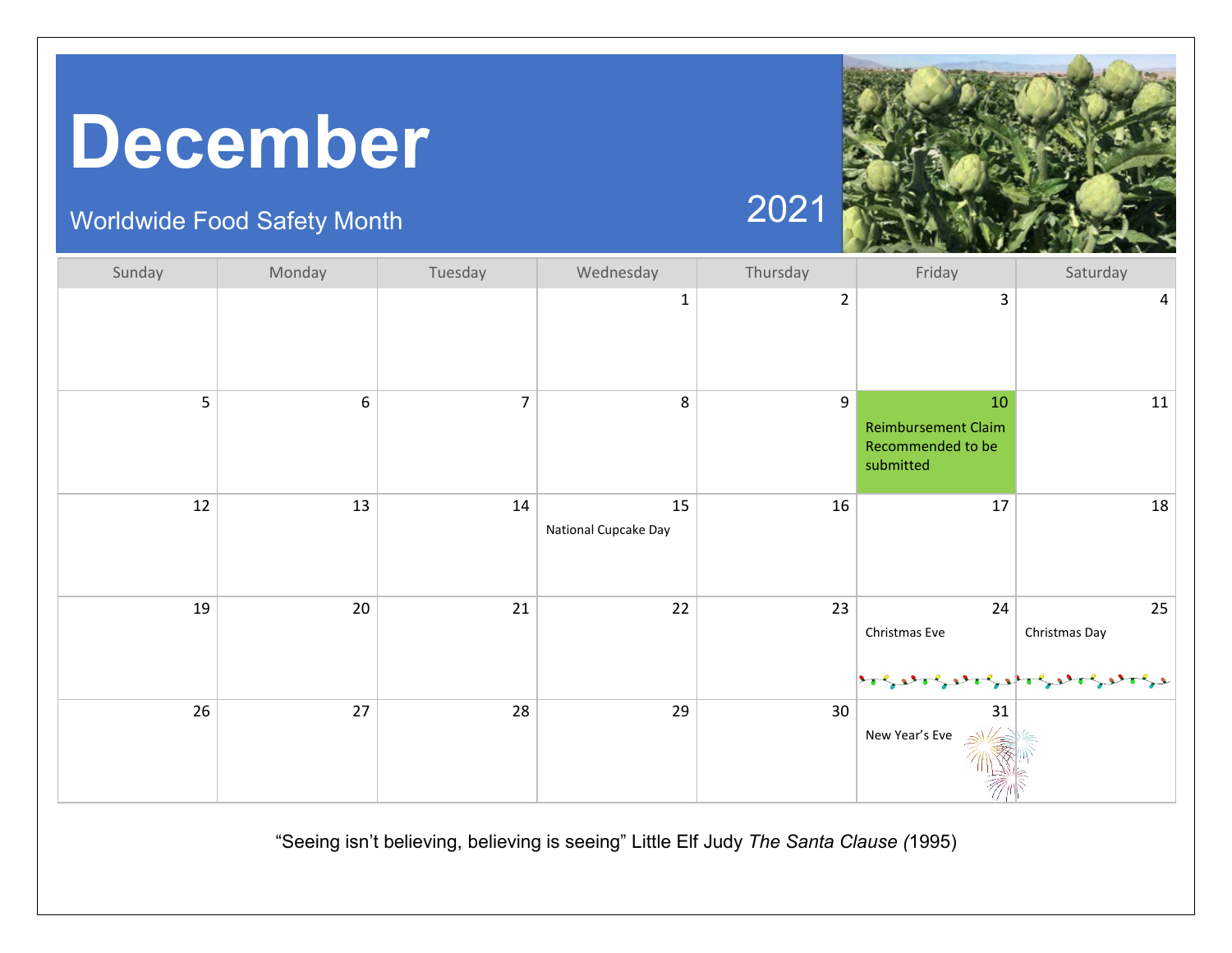## <span id="page-5-0"></span>**January**

National Oatmeal Month  $2022^\circ$ 

| Sunday         | Monday                                                             | Tuesday                                  | Wednesday                  | Thursday | Friday         | Saturday                                                                 |
|----------------|--------------------------------------------------------------------|------------------------------------------|----------------------------|----------|----------------|--------------------------------------------------------------------------|
|                |                                                                    |                                          |                            |          |                | $\mathbf{1}$<br>New Year's Day                                           |
| $\overline{2}$ | $\overline{3}$                                                     | $\overline{4}$<br>National Spaghetti Day | 5                          | 6        | $\overline{7}$ | 8                                                                        |
| 9              | 10<br><b>Reimbursement Claim</b><br>Recommended to be<br>submitted | 11<br><b>National Milk Day</b>           | 12                         | 13       | 14             | 15<br>Quarterly Revenue<br><b>Expenditure Report</b><br>Due (MyldahoCNP) |
| 16             | 17<br>Martin Luther King,<br>Jr. Day                               | 18                                       | 19<br>National Popcorn Day | 20       | 21             | 22                                                                       |
| 23             | 24<br><b>National Peanut Butter</b><br>Day                         | 25                                       | 26                         | 27       | 28             | 29                                                                       |
| 30             | 31                                                                 |                                          |                            |          |                |                                                                          |

"Being different isn't a bad thing. It means you're brave enough to be yourself." -Luna Lovegood *Harry Potter* (2007)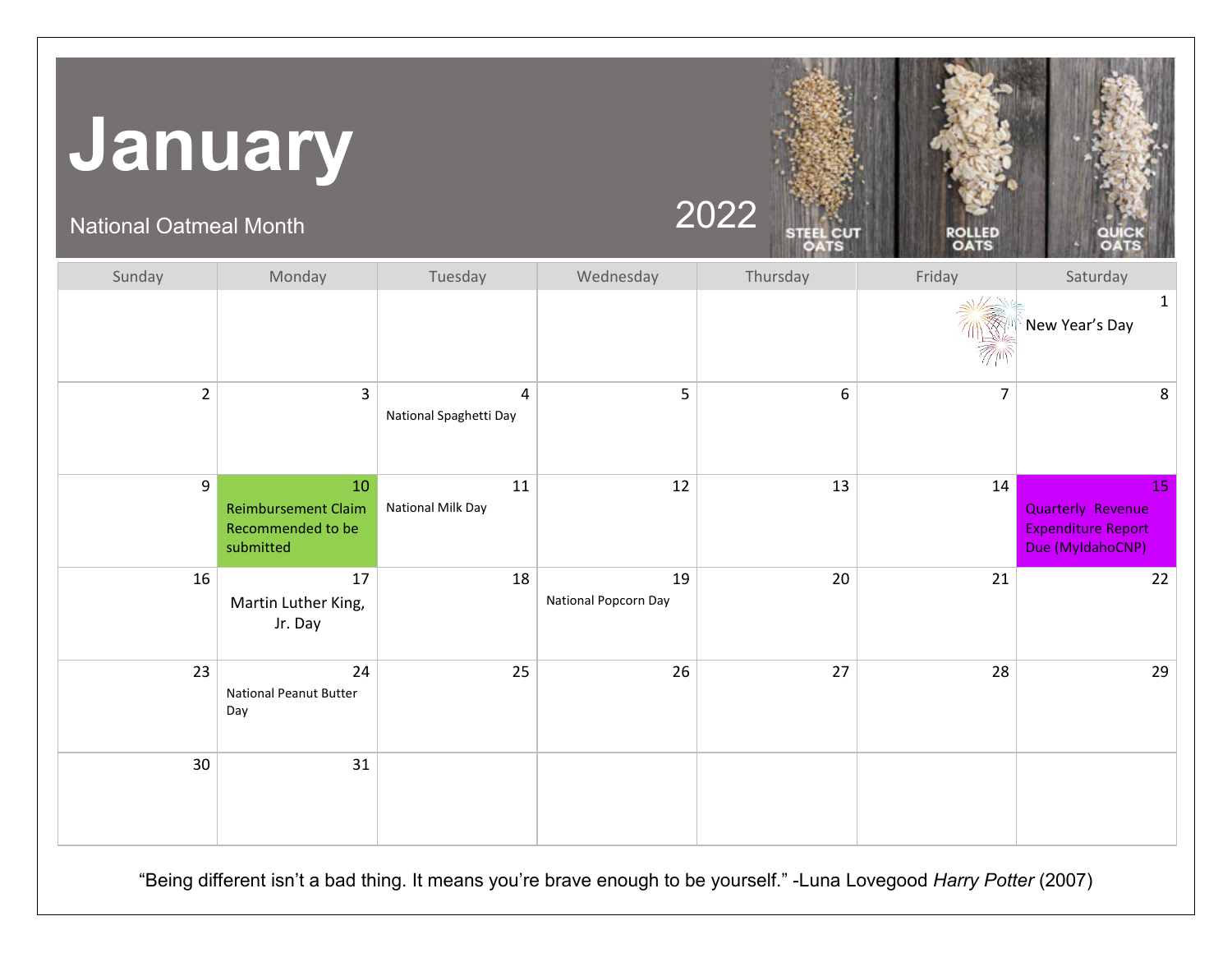# <span id="page-6-0"></span>**February**

### National Snack Food Month 2022



| Sunday | Monday                      | Tuesday      | Wednesday                 | Thursday                                                           | Friday                             | Saturday                            |
|--------|-----------------------------|--------------|---------------------------|--------------------------------------------------------------------|------------------------------------|-------------------------------------|
|        |                             | $\mathbf{1}$ | $\overline{2}$            | 3                                                                  | 4<br>National Homemade<br>Soup Day | 5                                   |
| $6\,$  | $\overline{7}$              | 8            | 9<br>National Pizza Day   | 10<br><b>Reimbursement Claim</b><br>Recommended to be<br>submitted | 11                                 | 12<br>Abraham Lincoln's<br>Birthday |
| 13     | 14<br><b>Valentines Day</b> | 15           | 16<br>National Almond Day | 17                                                                 | 18                                 | 19                                  |
| 20     | 21<br>Presidents Day        | 22           | 23                        | 24<br>National Chili Day                                           | 25                                 | 26                                  |
| 27     | 28                          |              |                           |                                                                    |                                    |                                     |

"A day without a friend is like a pot without a single drop of honey in it" Winnie the Pooh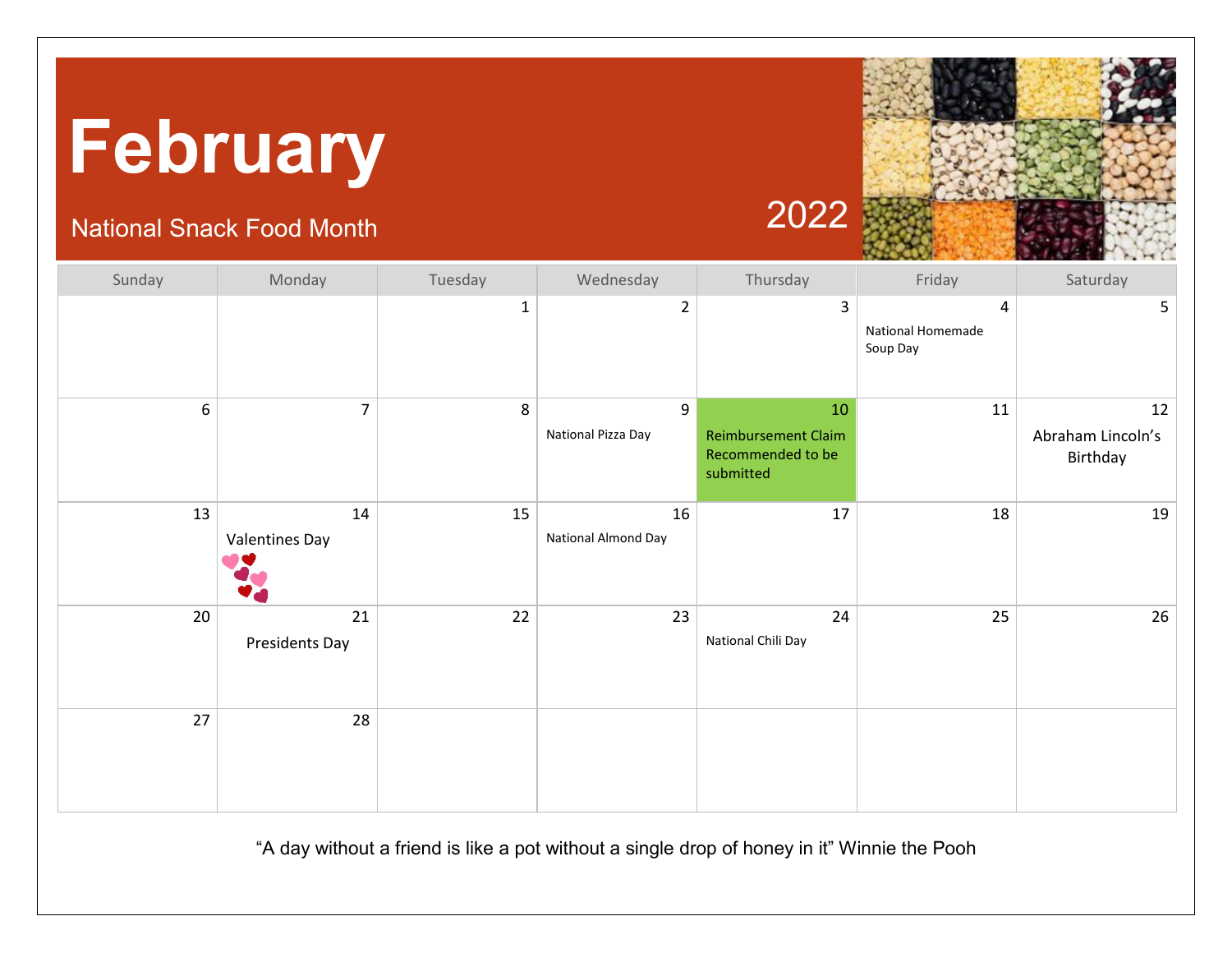### <span id="page-7-0"></span>**March**

### National Nutrition Month 2022



| Sunday | Monday                                | Tuesday      | Wednesday                              | Thursday                                                           | Friday | Saturday       |
|--------|---------------------------------------|--------------|----------------------------------------|--------------------------------------------------------------------|--------|----------------|
|        |                                       | $\mathbf{1}$ | $\overline{2}$<br>Dr. Seuss's Birthday | 3                                                                  | 4      | 5 <sub>1</sub> |
| 6      | $\overline{7}$<br>National Cereal Day | 8            | 9                                      | 10<br><b>Reimbursement Claim</b><br>Recommended to be<br>submitted | 11     | 12             |
| 13     | 14                                    | 15           | 16<br>National CACFP Week              | 17                                                                 | 18     | 19             |
| 20     | 21                                    | 22           | 23<br>National Chia Day                | 24                                                                 | 25     | 26             |
| 27     | 28                                    | 29           | 30 <sup>°</sup>                        | 31<br>National Tater Day                                           |        |                |

"Today you are You, that is truer than true. There is no one alive who is Youer than You." Dr Seuss *Happy Birthday to You*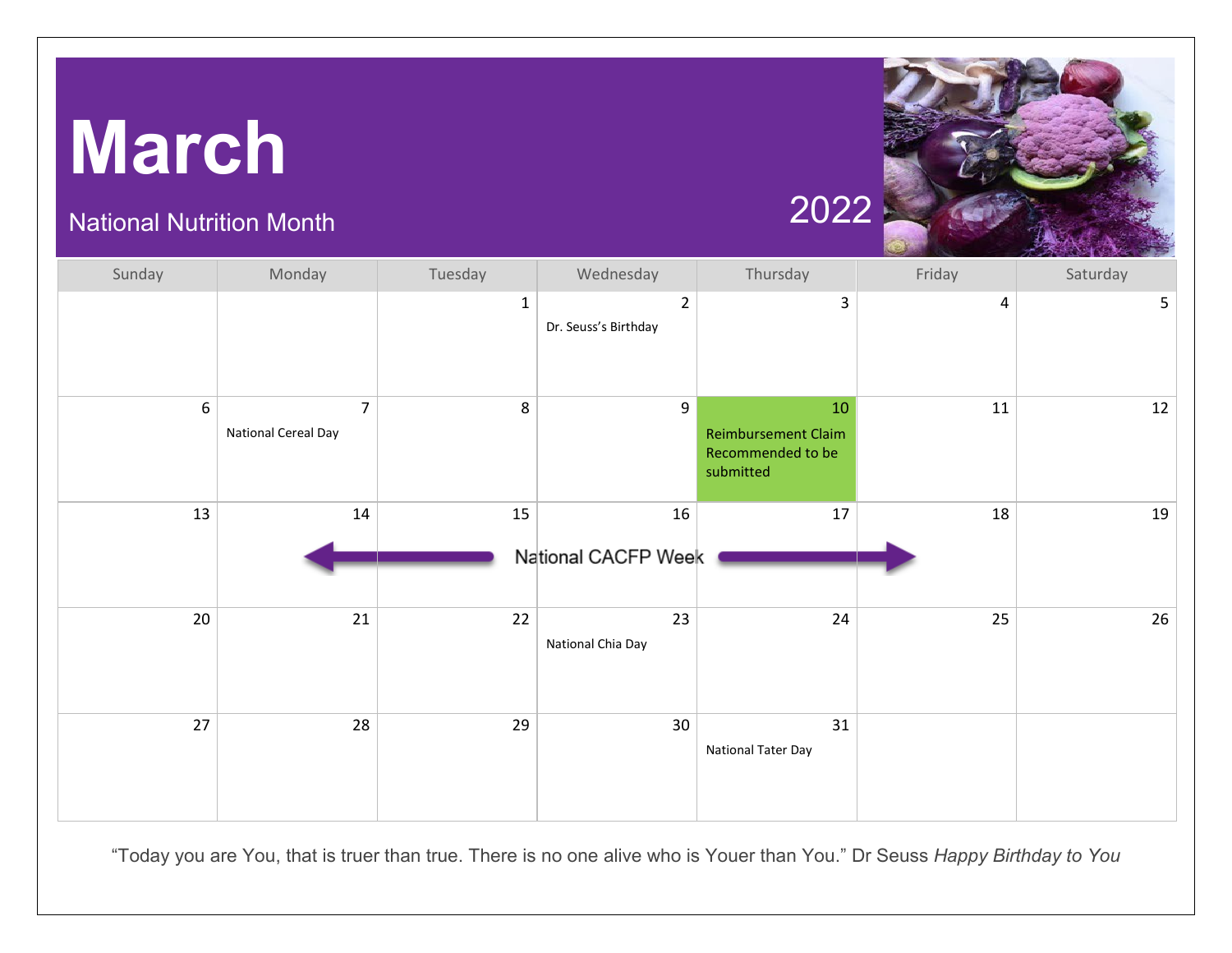# <span id="page-8-0"></span>**April**

### National Pecan Month 2022



| Sunday                                                             | Monday                               | Tuesday                                              | Wednesday | Thursday       | Friday                                                                          | Saturday        |
|--------------------------------------------------------------------|--------------------------------------|------------------------------------------------------|-----------|----------------|---------------------------------------------------------------------------------|-----------------|
|                                                                    |                                      |                                                      |           |                | 1                                                                               | $\overline{2}$  |
| $\overline{3}$                                                     | 4<br><b>International Carrot Day</b> | 5                                                    | 6         | $\overline{7}$ | 8                                                                               | 9               |
| 10<br><b>Reimbursement Claim</b><br>Recommended to be<br>submitted | 11                                   | 12<br><b>National Grilled Cheese</b><br>Sandwich Day | 13        | 14             | 15<br><b>Quarterly Revenue</b><br><b>Expenditure Report</b><br>Due (MyldahoCNP) | 16              |
| 17                                                                 | 18                                   | 19<br>National Garlic Day                            | 20        | 21             | 22                                                                              | 23              |
| 24                                                                 | 25                                   | 26<br>National Pretzel Day                           | 27        | 28             | 29                                                                              | 30 <sub>o</sub> |

"Sweet April Showers Do Spring May Flowers" Thomas Tusser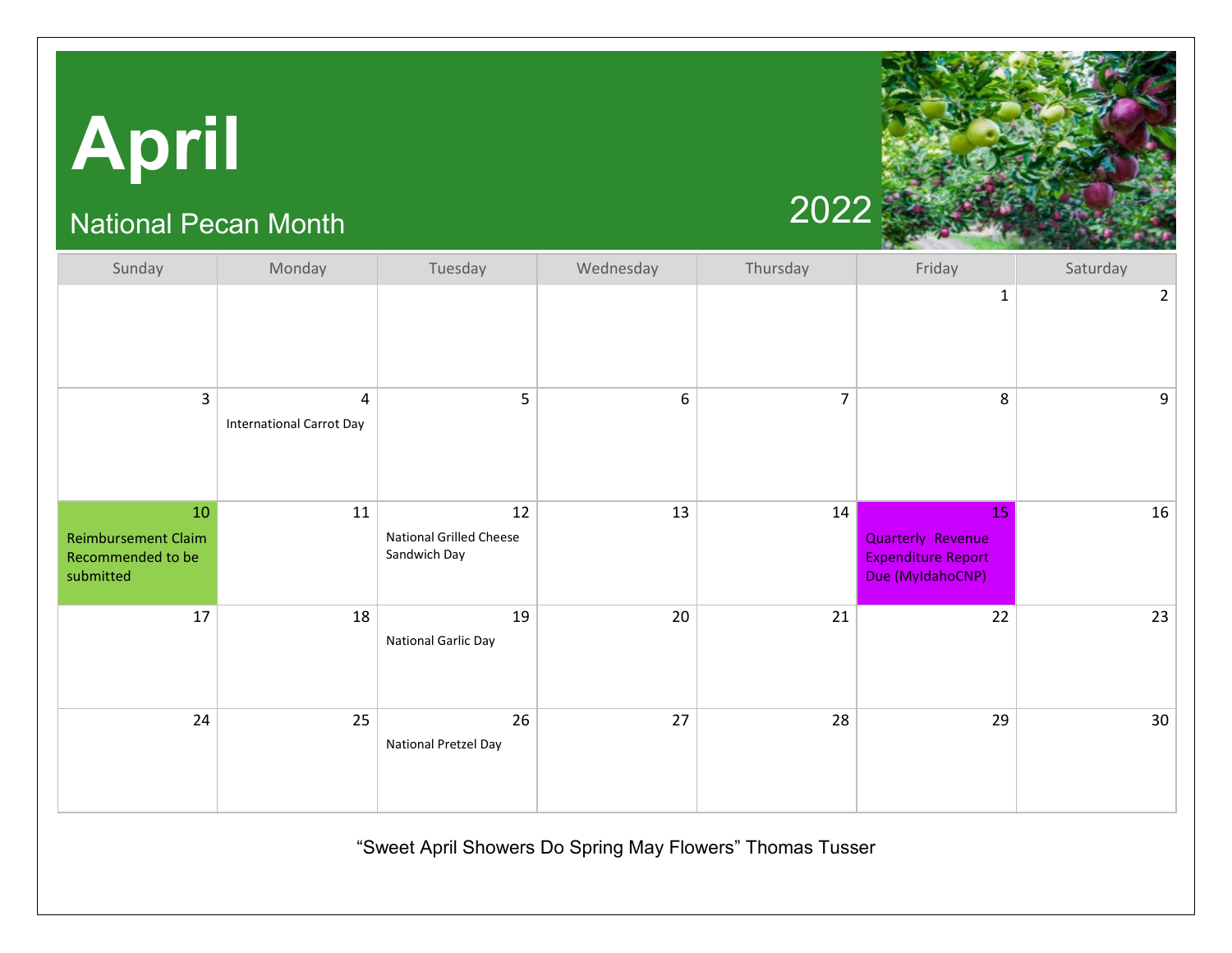# <span id="page-9-0"></span>**May**

### National Salad Month 2022



| Sunday                       | Monday                                                                                        | Tuesday                                                            | Wednesday | Thursday   | Friday                                   | Saturday       |
|------------------------------|-----------------------------------------------------------------------------------------------|--------------------------------------------------------------------|-----------|------------|------------------------------------------|----------------|
| $\mathbf{1}$                 | $\overline{2}$<br><b>Registration for</b><br><b>Mandatory Annual</b><br><b>CACFP Training</b> | 3                                                                  | 4         | $\sqrt{5}$ | 6                                        | $\overline{7}$ |
| 8<br>Happy<br>Mothers<br>Day | 9                                                                                             | 10<br><b>Reimbursement Claim</b><br>Recommended to be<br>submitted | 11        | 12         | 13<br><b>International Hummus</b><br>Day | 14             |
| 15                           | 16                                                                                            | 17<br>National Walnut Day                                          | 18        | 19         | 20                                       | $21\,$         |
| 22                           | 23                                                                                            | 24<br>National Asparagus Day                                       | 25        | 26         | 27                                       | 28             |
| 29                           | 30                                                                                            | 31<br><b>Memorial Day</b>                                          |           |            |                                          |                |

"For what it's worth: it's never too late or, in my case, too early to be whoever you want to be." Benjamin Button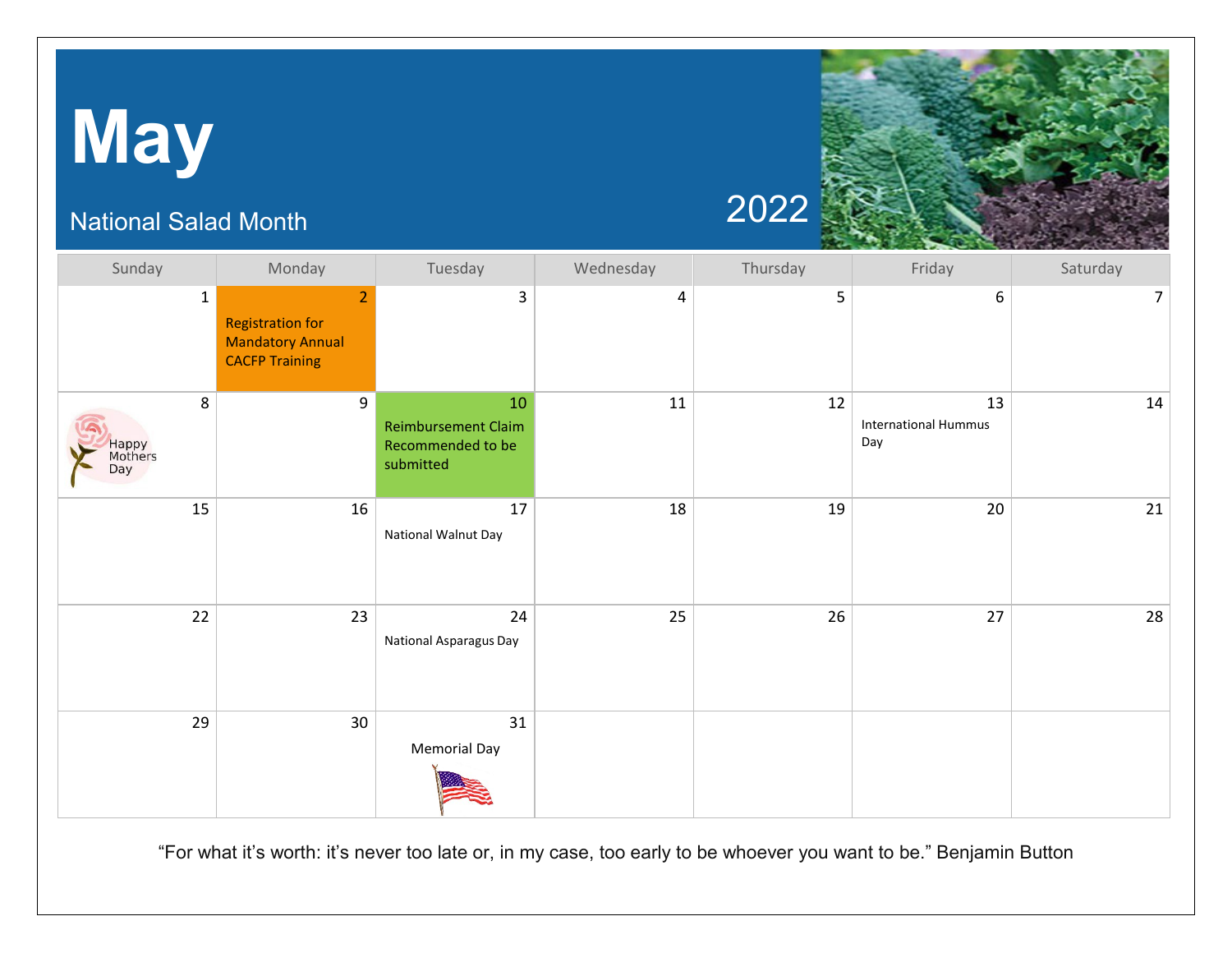### <span id="page-10-0"></span>**June**



### National Fresh Fruit and Vegetables Month 2022

| Sunday             | Monday                   | Tuesday                     | Wednesday                                                                 | Thursday    | Friday                                                             | Saturday |
|--------------------|--------------------------|-----------------------------|---------------------------------------------------------------------------|-------------|--------------------------------------------------------------------|----------|
|                    |                          |                             | <b>Independent Centers</b><br>& Sponsoring Orgs. Of<br><b>Centers Due</b> | $\mathbf 2$ | 3                                                                  | 4        |
| 5                  | 6<br>National Cheese Day | $\overline{7}$              | 8                                                                         | 9           | 10<br><b>Reimbursement Claim</b><br>Recommended to be<br>submitted | 11       |
| 12                 | 13                       | 14                          | 15                                                                        | 16          | 17<br>National Eat Your<br>Veggies Day                             | 18       |
| 19<br><b>HAPPY</b> | 20                       | 21<br>National Smoothie Day | 22                                                                        | 23          | 24                                                                 | 25       |
| 26                 | 27                       | 28                          | 29                                                                        | 30          |                                                                    |          |

"Let food be thy medicine, and medicine be thy food." Hippocrates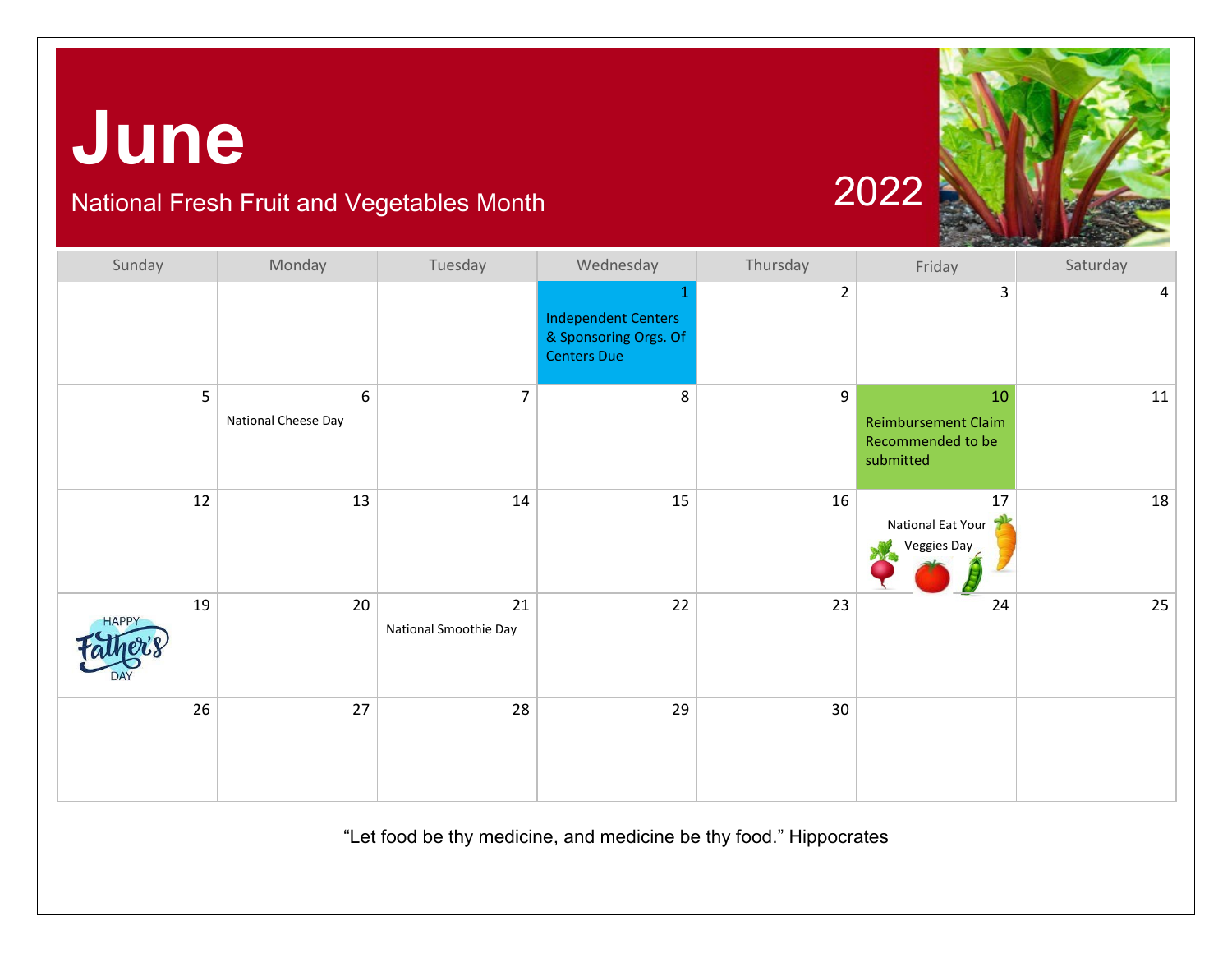# <span id="page-11-0"></span>**July**

#### National Culinary Arts Month 2022



| Sunday                                                             | Monday                | Tuesday | Wednesday | Thursday       | Friday                                                                          | Saturday       |
|--------------------------------------------------------------------|-----------------------|---------|-----------|----------------|---------------------------------------------------------------------------------|----------------|
|                                                                    |                       |         |           |                | 1                                                                               | $\overline{2}$ |
| $\overline{3}$                                                     | 4<br>Independence Day | 5       | 6         | $\overline{7}$ | 8                                                                               | 9              |
| 10<br><b>Reimbursement Claim</b><br>Recommended to be<br>submitted | $11\,$                | 12      | 13        | $14\,$         | 15<br><b>Quarterly Revenue</b><br><b>Expenditure Report</b><br>Due (MyldahoCNP) | 16             |
| 17                                                                 | 18                    | 19      | 20        | 21             | 22<br>Last Day to Register<br>for CACFP Annual<br>in-person Training            | 23             |
| 24                                                                 | 25                    | 26      | 27        | 28             | 29                                                                              | 30             |
| 31                                                                 |                       |         |           |                |                                                                                 |                |

"Oh, I don't know why, but I've always loved the idea of summer, and sun, and all things hot!" Olaf *Frozen* (2013)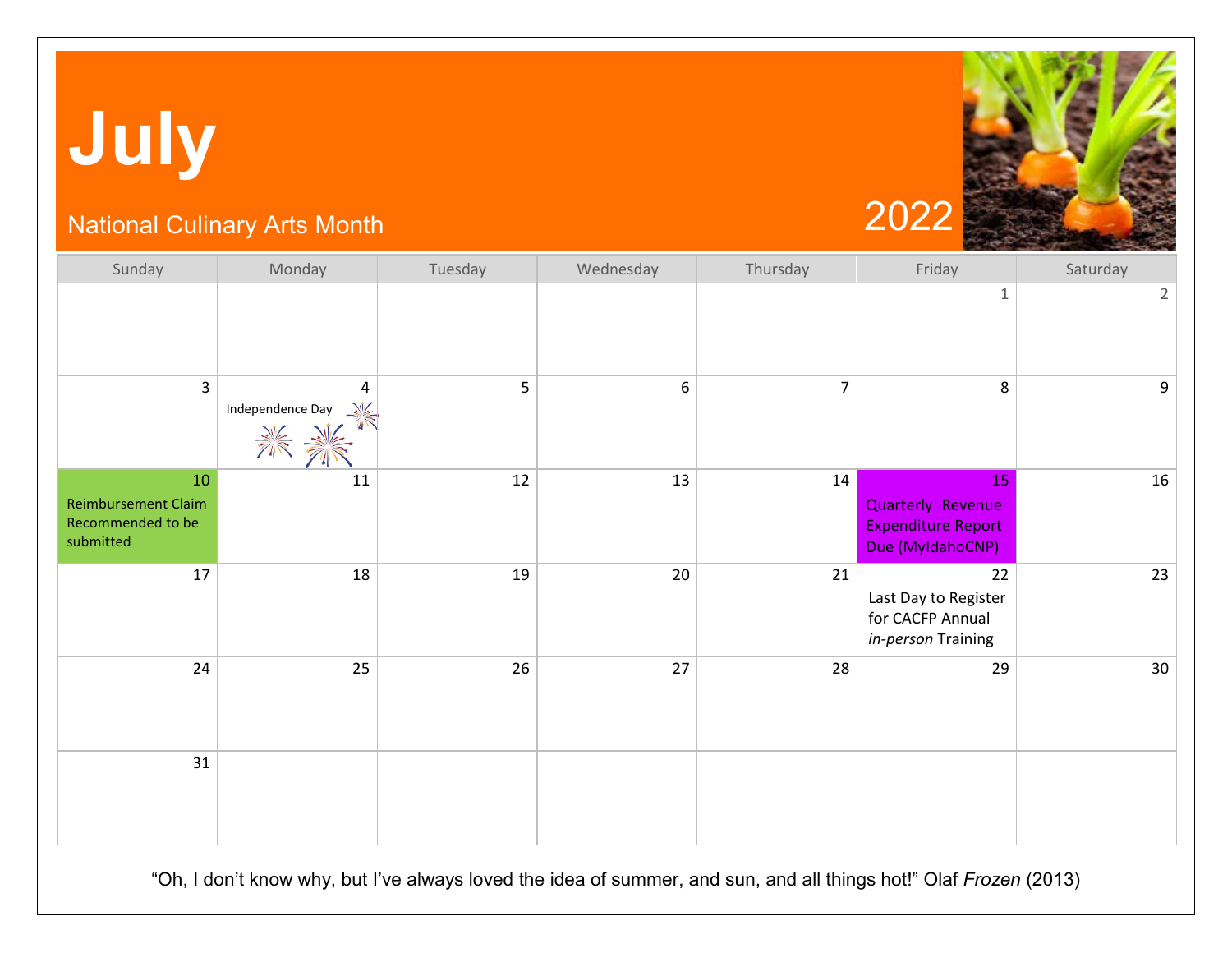## <span id="page-12-0"></span>**August**

#### National Sandwich Month 2022

| Sunday         | Monday                                                                     | Tuesday        | Wednesday                                                                         | Thursday | Friday                                                                                                                   | Saturday |
|----------------|----------------------------------------------------------------------------|----------------|-----------------------------------------------------------------------------------|----------|--------------------------------------------------------------------------------------------------------------------------|----------|
|                | 1<br>Annual CACFP in-person<br><b>Training Boise</b>                       | $\overline{2}$ | 3<br>National Watermelon<br>Day<br>Annual CACFP in-person<br>Training Idaho Falls | 4        | Sponsoring Orgs. of Family 5<br>Day Care Homes Budgets<br>Due<br>Annual CACFP in-person<br><b>Training Coeur d'Alene</b> | 6        |
| $\overline{7}$ | 8                                                                          | 9              | 10<br><b>Reimbursement Claim</b><br>Recommended to be<br>submitted                | 11       | 12                                                                                                                       | 13       |
| 14             | 15<br><b>For-Profit Childcare</b><br><b>Sponsors Renewal</b><br><b>Due</b> | 16             | 17                                                                                | 18       | 19<br>National Potato Day                                                                                                | 20       |
| 21             | 22                                                                         | 23             | 24                                                                                | 25       | 26                                                                                                                       | 27       |
| 28             | 29                                                                         | 30             | 31<br>Non-Profit Childcare<br>Sponsor Renewal Due                                 |          |                                                                                                                          |          |

"The only thing that you absolutely have to know, is the location of the library." Albert Einstein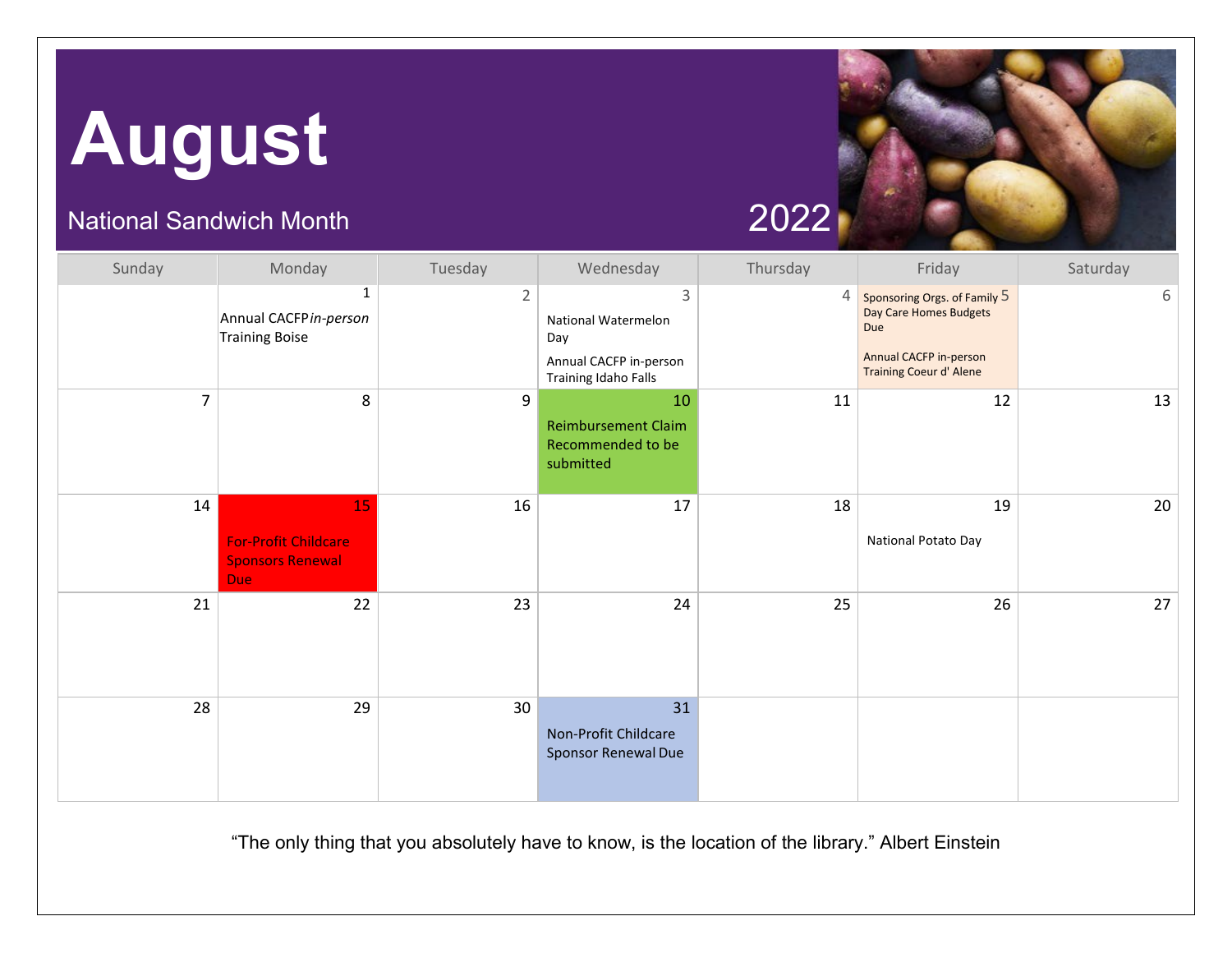### <span id="page-13-0"></span>**September**

#### National Back to School Month 2022



| Sunday         | Monday                      | Tuesday                   | Wednesday      | Thursday     | Friday                       | Saturday                                                    |
|----------------|-----------------------------|---------------------------|----------------|--------------|------------------------------|-------------------------------------------------------------|
|                |                             |                           |                | $\mathbf{1}$ | $\overline{2}$               | 3                                                           |
| $\overline{4}$ | 5                           | 6<br>Read a Book Day      | $\overline{7}$ | $\bf 8$      | 9                            | 10<br>Reimbursement Claim<br>Recommended to be<br>submitted |
| ${\bf 11}$     | $12\,$                      | 13<br>National Peanut Day | 14             | 15           | 16<br>National Guacamole Day | 17                                                          |
| 18             | 19                          | 20                        | 21             | 22           | 23                           | $24\,$                                                      |
| 25             | 26<br>National Dumpling Day | 27                        | 28             | 29           | 30                           |                                                             |

"…Just keep doing your best and never let a bad day make you feel bad about yourself." Big Bird